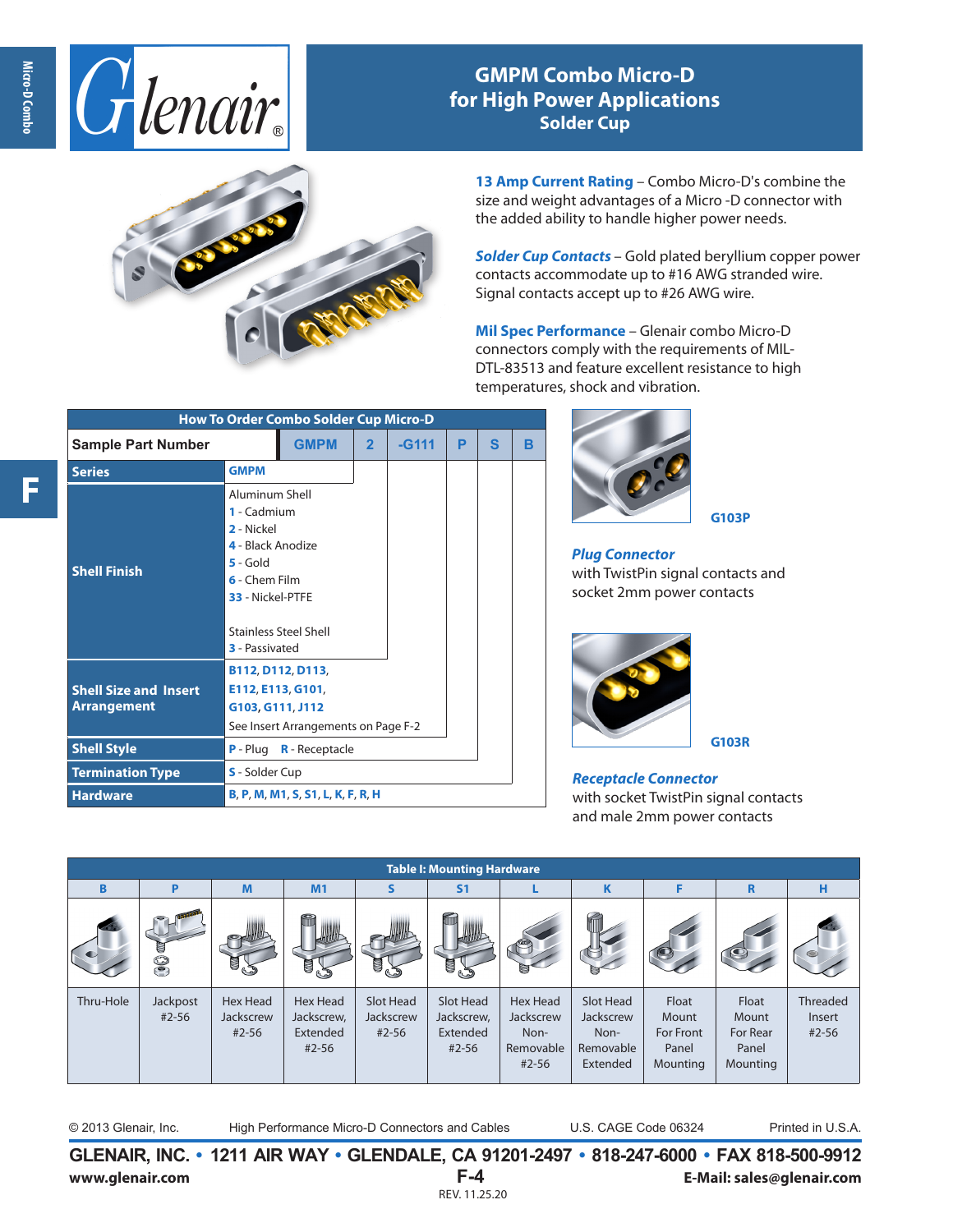## **GMPM Combo Micro-D for High Power Applications Solder Cup**





| <b>Performance Specifications</b>      |                                                            |  |  |  |  |  |  |
|----------------------------------------|------------------------------------------------------------|--|--|--|--|--|--|
| <b>Current Rating</b>                  | 3 AMP Signal Contacts<br>13 AMP .079" (2mm) Power Contacts |  |  |  |  |  |  |
| Dielectric Withstanding<br>Voltage     | 600 VAC Sea Level<br>150 VAC 70,000 Feet                   |  |  |  |  |  |  |
| <b>Insulation Resistance</b>           | 5000 Megohms Minimum                                       |  |  |  |  |  |  |
| <b>Contact Resistance</b>              | 8 Milliohms Maximum Signal Contacts                        |  |  |  |  |  |  |
| <b>Low Level Contact</b><br>Resistance | 32 Milliohms Maximum Signal Contacts                       |  |  |  |  |  |  |
| <b>Magnetic Permeability</b>           | 2 µ Maximum                                                |  |  |  |  |  |  |
| <b>Operating Temperature</b>           | $-55^{\circ}$ C, to $+150^{\circ}$ C.                      |  |  |  |  |  |  |
| Shock                                  | 50 g.                                                      |  |  |  |  |  |  |
| Vibration                              | 20 g.                                                      |  |  |  |  |  |  |
| <b>Mating Force</b>                    | (10 Ounces) X (# of Contacts)                              |  |  |  |  |  |  |
| <b>Power Contacts</b>                  | $(28 oz)$ x $(# of contacts)$                              |  |  |  |  |  |  |

| <b>Materials and Finishes</b>   |                                                                         |  |  |  |  |  |  |
|---------------------------------|-------------------------------------------------------------------------|--|--|--|--|--|--|
| <b>Connector Shell</b>          | Aluminum Alloy 6061. See Ordering Info for<br>Plating Options.          |  |  |  |  |  |  |
| Insulator                       | Liquid Crystal Polymer (LCP)                                            |  |  |  |  |  |  |
| Interfacial Seal                | Fluorosilicone Rubber, Blue                                             |  |  |  |  |  |  |
| Pin Contact,<br><b>TwistPin</b> | Copper Alloy with 50 Microinches Gold over Nickel<br>Plating            |  |  |  |  |  |  |
| Socket Contact                  | Copper Alloy with 50 Microinches Gold Over Nickel<br>Plating            |  |  |  |  |  |  |
| Pin Contact,<br>2mm. Power      | Brass With 50 Microinches Gold Over Nickel Plating                      |  |  |  |  |  |  |
| Skt. Contact.<br>2mm. Power     | Beryllium Copper With 50 Microinches Gold Over<br><b>Nickel Plating</b> |  |  |  |  |  |  |
| Hardware                        | 300 Series Stainless Steel                                              |  |  |  |  |  |  |
| <b>PCB</b> Terminals            | Gold-Plated Copper Alloy, Solder Dipped                                 |  |  |  |  |  |  |
| Encapsulant                     | Epoxy                                                                   |  |  |  |  |  |  |

© 2013 Glenair, Inc. High Performance Micro-D Connectors and Cables U.S. CAGE Code 06324 Printed in U.S.A.

**GLENAIR, INC. • 1211 AIR WAY • GLENDALE, CA 91201-2497 • 818-247-6000 • FAX 818-500-9912 www.glenair.com F-5 E-Mail: sales@glenair.com**